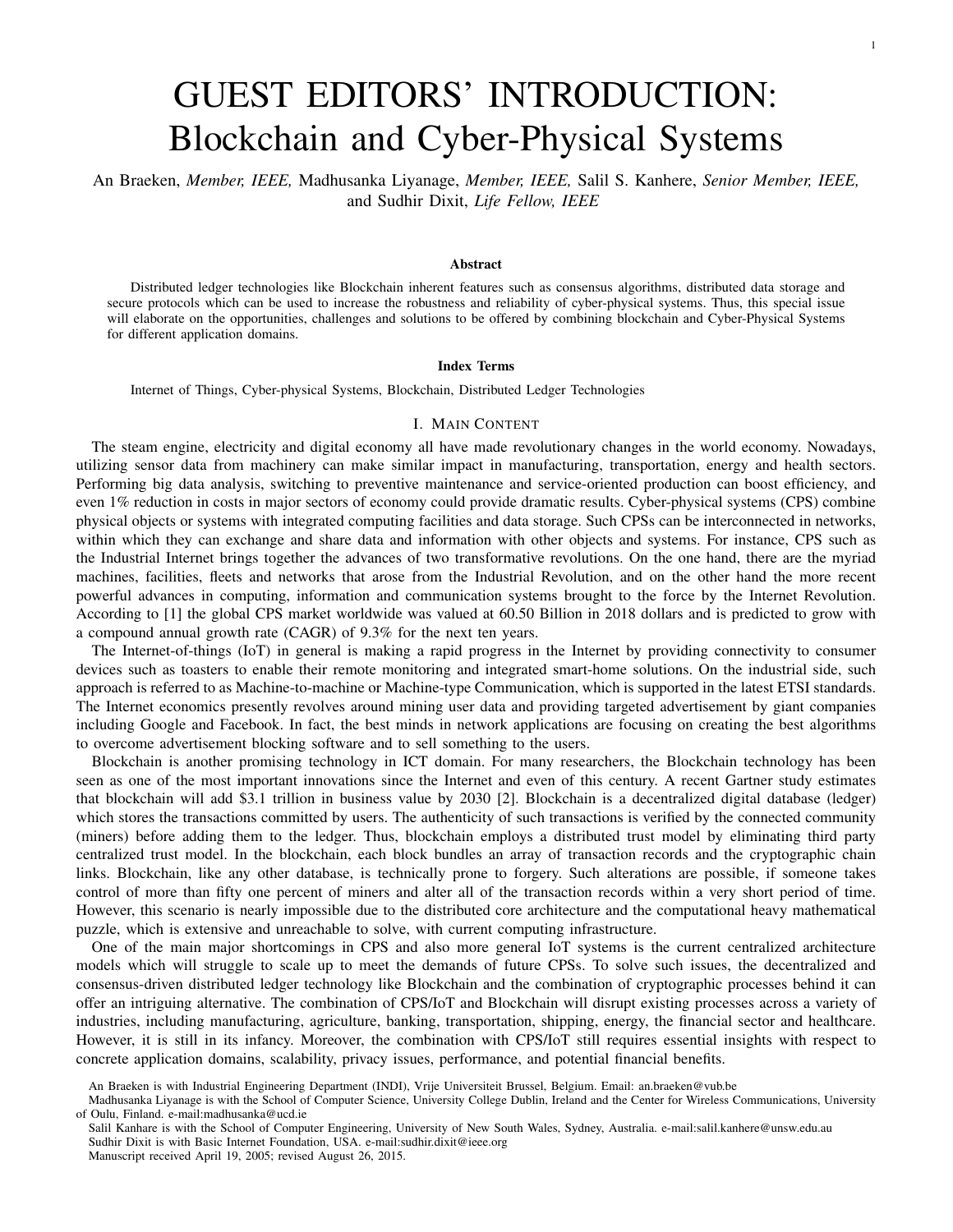## *A. General Challenges in CPS and IoT*

More specific for the new cyber-physical systems like the Industrial internet in new applications, due to their popularity, new requirements are created such as high security, enhanced scalability, optimal utilization of network resources, efficient energy management, and low operational cost. Specifically, the increasing number of connected and heterogeneous devices together with a large set of new services will result in the increasing capacity requirements for the CPSs. Thus, accommodating the secure connectivity for this expected traffic growth is an imminent requirement of future CPSs. Although the existing secure communication architectures are able to provide a sufficient level of security, they are suffering from limitations such as limited scalability, over utilization of network resources and high operational cost, mainly due to the complex and static security management procedures organized in a centralized architecture.

In addition, due to this centralized architecture in IoT and CPS, the data is often stored in isolated data silos, making data analysis more difficult and slowing down data research. Moreover, a complete trust is needed in cloud and application providers since there is a lack of control possibilities by the user over how the data is shared and collected. In particular, for IoT devices collecting highly personal data like health related parameters, this presents a major privacy issue.

Furthermore, CPS/IoT has a vast ecosystem. The capabilities of IoT devices are largely heterogeneous. In addition, it supports a wide variety of different communication technologies, different software stacks, different operating systems and different topologies. Also, CPS/IoT network are highly dynamic due to sleep modes in IoT devices. As a results, it is challenging to maintain a coherent service platform. Different stakeholders have to work together to enable proper operation of the network.

#### *B. What are the features in Blockchain and how these features will solve above general challenges*

Blockchain will offer a rich set of features such as decentralization, immutability, distrubuted trust, enhanced security, faster settlements, smart contracts, digital currency and minting which can be used to solve these challenges. Blockchain will enable IoT devices/CPSs to send data to private blockchain ledgers for inclusion in shared transactions with tamper-resistant records. The distributed replication of Blockchain enables vertical industries and various CPS data users to access and supply IoT data without the need for central control and management. All stakeholders in the CPS ecosystem can verify each transaction, preventing disputes and ensuring each user is held accountable for their individual roles in the overall transaction. Thus, the development of such a secure and dependable model for each piece of the CPS ecosystem can serve as an intriguing alternative to the traditional client/server transaction model.

Blockchain based smart contacts, i.e. a piece of auto executable code upon meeting the predefined conditions, can be used to automate many CPS related processes such as IoT data sharing, device ownership transfer, new user registration, security certificate deployment and revocation etc. A minting process allows to use digital currency instead of fiat currency. It helps to settle the transactions fast and without involvement of a third party moderator. Moreover, a digital currency allows to create digital market place to trade resources in many CPSs such as smart grids, transport systems, logistic networks, etc [3].

The exploitation of blockchain in the domain of CPS enables distributed security since its combination with cryptographic processes behind it, offers an intriguing alternative to the centralized security. Because blockchain is built for decentralized control, a security scheme based on it should be more scalable than a traditional one. Furthermore, blockchain's strong protections against data tampering would help prevent a rogue device from disrupting a home, factory or transportation system by relaying misleading information. Thus, the blockchain technology holds the potential to securely unlock the business and operational value of CPSs to support common tasks, such as sensing, processing, storing information, and communicating.

Clear advantages and opportunities have been already identified in the combination of blockchain and CPS for different application domains. First, in supply chain management, several issues like detection of the source of infection, food fraud, illegal production and food recall, require a transparent, decentralized and robust tracebility scheme for monitoring the origin of raw materials, the quality of the products measured by IoT sensors, the handover actions between different players, etc. Blockchain CPS based technology enables a perfect answer to these questions, as being demonstrated in [4]. Second, another very important application domain in which CPS is already strongly integrated and blockchain technology can offer strong added value is in Industrial IoT (IIoT). Here, blockchain will enable support to the reliability challenge and offer possibilities to integrate automation and accountability via a reputation and trust based framework [5]. Many more examples exist in different application domains, like e-health, vehicular networks, smart grids, etc.

### *C. What are the technical and societal challenges related to Blockchain CPS integration*

The usage of distributed ledger technology for CPS/IoT is not straightforward and contains inherent particularities. First of all, the regular consensus mechanisms like proof of work are often too complex in a CPS/IoT based application and lead to a too high delay and too low throughput, which is unacceptable for many applications. Also, the typical Blockchain applications require incentives for mining, which is not directly present in a CPS based use case. Therefore, dedicated distributed ledger technologies and architectures taking into account the realtime nature of many CPS applications and the constrained character of the IoT devices, still offering sufficient scalability, is an important research direction.

From a theoretical point of view, using mathematical modelling, it can be proven that distributed ledger technologies offer very strong security. Although, history has shown that this statement is not at all true in practice. Between beginning of 2017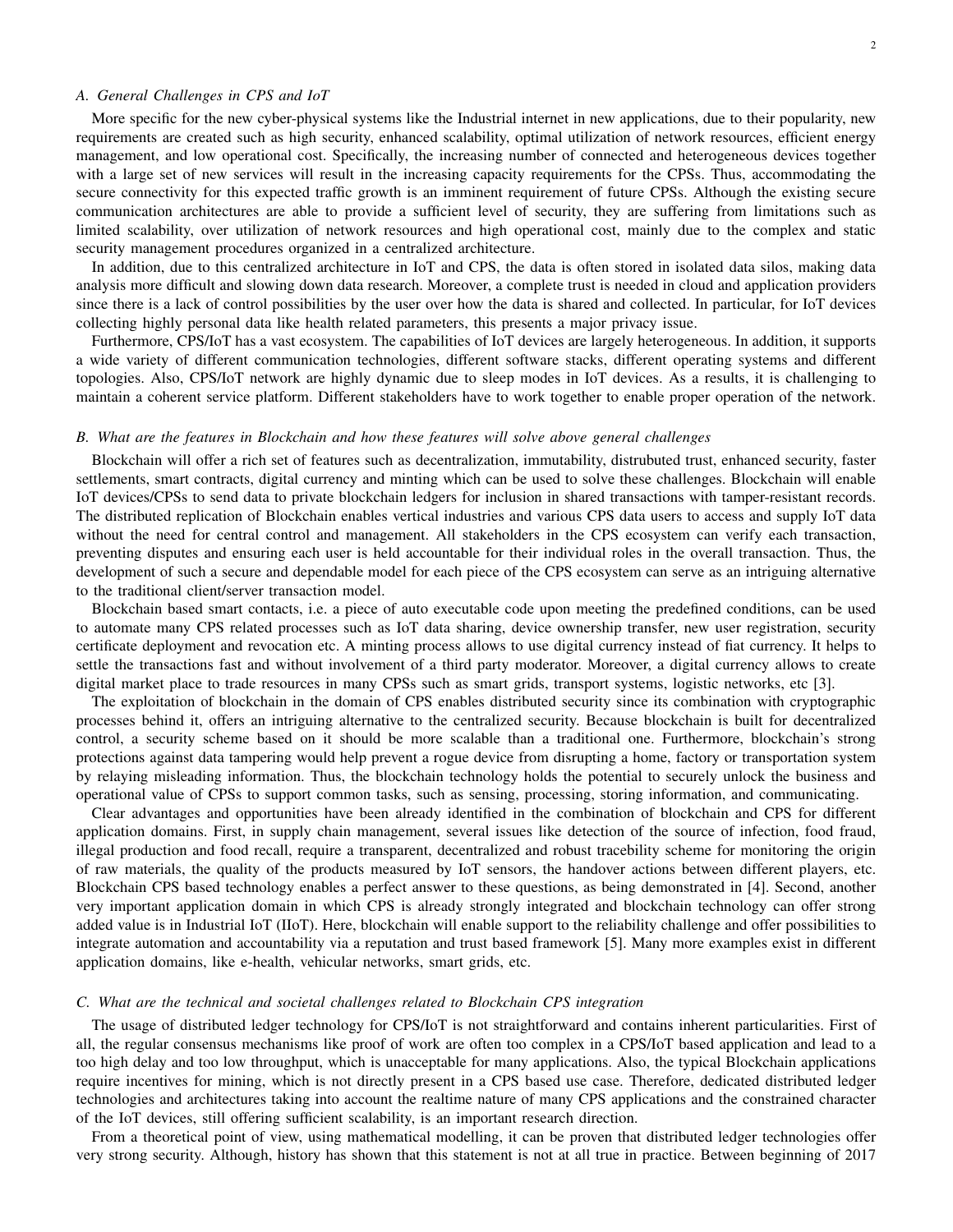and 2019, hackers, both lonely opportunistic ones and sophisticated cybercrime organizations have stolen more than 2 billion dollars of cryptocurrencies [6], which only reflects the publicly revealed data and is probably even much higher in reality. Few of the attacks are due to implementation bugs on the platforms, which consist of very complex code and thus are easily prone to small subtle leaks. Consequently, special attention should be paid to that when developing own dedicated application specific Blockchain CPS systems. However, most of the hacks are on the transactions, exploiting the 51% rule attack leading to double spends, which is currently inherently available in most platforms relying on the proof of work consensus for transaction verification. While this attack is very costly on popular blockchains like Bitcoin, it becomes much more attractive on the more than 1500 other smaller cryptocurrencies on the market. Moreover, a promising dedicated distributed ledger platform especially dealing with scalability issues present in IoT applications, called Tangle, is even more vulnerable and only requires a control of 34% by the attacker. Another recently very popular type of attack is on the exploitation of bugs in smart contracts. In particular, for Blockchain CPS systems, several dedicated smart contracts need to be developed in order to offer application specific features to its users. These bugs are very difficult to fix as already executed transactions cannot be easily reversed. In order to overcome all these types of blockchain hacking, several companies have started to offer auditing services to detect mal behavior and suspicious transactions using artificial intelligence mechanisms. Also formal verification proofs have been developed to identify errors or potential vulnerabilities in both platform and smart contract.

Finally, one of the major barriers for effective adoption of blockchain based technology in the future is to increase the acceptance rate with both developers as consumers and broad audience. Despite the well known advantages that the technology can offer with respect to automation, transparency of the processes, privacy protection and independence of banks or other third parties, only a limited amount of people and companies are currently exploiting its usage. This is not only due to lack of knowledge and understanding of the principles behind it, but also mainly due to lack of trust in the underlying technology caused by the news with regular reports on cybercrime against blockchain based platforms. A potential solution to overcome this barrier is to issue certificates to blockchain solutions or platforms, which have undergone a thorough audit based on some transparent criteria. In addition, insurance companies can define specific insurances to offer assistance in case of fraud.

#### II. IN THIS ISSUE

This issue has selected five papers, three dealing with blockchain based industrial IoT applications and two papers dealing with energy based systems.

*O. Bouachir, M. Aloqaily, L. Tesng, A. Boukerche, Blockchain and fog computing for cyber-physical systems: case of smart industry*

Bouachir et al. discuss the integration of blockchain technology in a fog-based architecture for industrial IoT. Besides the many advantages like reduced latency, availability and increased security that can be offered, several opportunities but also challenges have been identified for this type of architecture.

*J. Pennkamp, R. Matzutt, S.S. Kanhere, J. Hiller, K. Wehrle, The road to accountable and dependable manufacturing*

Automatisation of manufacturing processes mandate high levels of security, privacy, accountability and verifiability. Research in such accountable and dependable manufacturing is structured into three layers, related to blockchain inherent challenges, scenario-driven challenges and socio-economic challenges. It is explained how blockchain can play a major role in this.

*C.T.B. Garrocho, M.C. Silva, C.F.M. da Cavalcanti, R.A.R. Oliveira, Real-time systems implications in blockchain-based vertical integration of Industry 4.0*

In this paper, Garrocho et al. analyse a real scenario via a proof of concept in a blockchain based industrial process automatisation system and showed several limitations regarding time, variation and loss of blocks, which is unacceptable due to the high reliability requirements in this type of settings. In future, it will be studied if blockchain better suits for applications to support auditing and the implementation of business/process roles.

*F.S. Ali, M. Aloqaily, O. Alfandi, O. Ozkasap, Cyberphysical blockchain-enabled peer-to-peer energy trading*

Ali et al. propose three blockchain based peer-to-peer energy trading models. They explain how the usage of blockchain technology allows to overcome several technical challenges and market barriers. For instance, the blockchain based approaches avoid single point of failure, support heterogeneity, increase trust between trustless parties, and allow payments via cryptocurrencies or energy coins instead of bank/visa transactions. Still several open issues are identified.

*S. Eisele, C. Barreto, A. Bubey, X. Koutsoukos, T. Eghtesad, A. Laszka, A. Mavridou, Blockchains for transactive energy systems: opportunities, challenges and approaches*

Eisele et al. present a blockchain based transactive energy system (TRANSAX). By defining external solvers in the consensus algorithm, also constrained prosumer IoT devices can participate in the market and a high reliability is obtained. Privacy is enabled due to the use of tradeable and mixable energy assets.

## III. CONCLUSION

A lot of research is going to concrete dedicated blockchain based applications, each solving particular issues present in its domain. It will be interesting to see if generic solutions can be proposed in future, applicable to a multitude of application domains with only small adaptations.